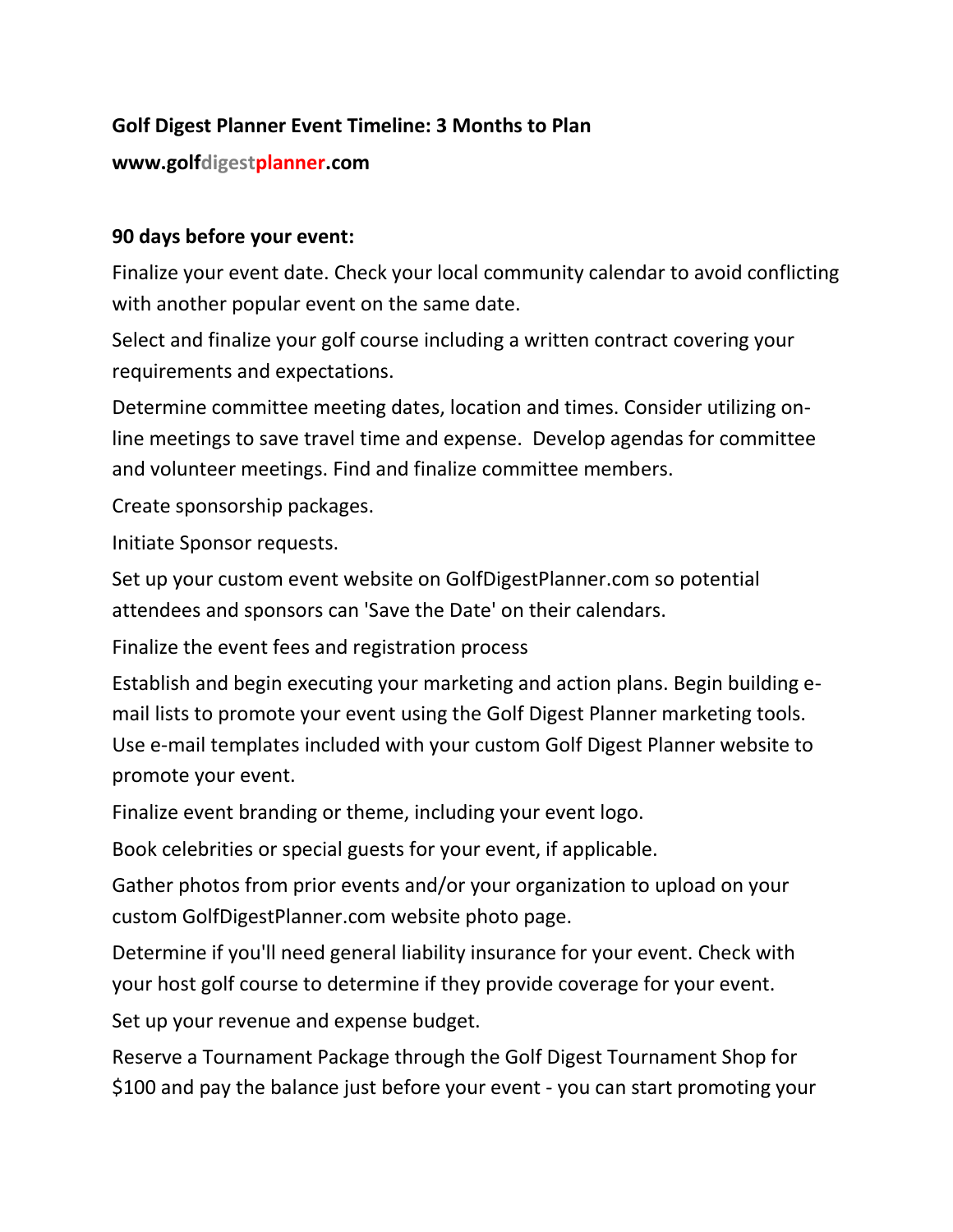event day contests and sell sponsorships now! Packages include everything you need for event day such as contests, prizes, signs, & MORE! Download the e-book, Best Practices for Great Golf Events from the [www.GolfDigestPlanner.com](http://www.golfdigestplanner.com/) homepage.

Negotiate and block hotel rooms and rates if your event is going to have out of town attendees.

### **86 days before your event:**

Be sure your Golf Digest Planner website is 'live' and ready to accept player and sponsor registrations.

Review revenue projections, expenses and budgets.

Hold your first committee meeting.

Assign target sponsors to specific committee members who are responsible for tracking progress toward selling a sponsorship package.

Send out press releases and follow up with media outlets to confirm receipt and scheduled publication.

Set up 'Media Sponsorship' packages to trade for local newspaper ads and radio spots.

Schedule second round phone calls to potential sponsors.

Begin soliciting items for your auction and/or raffle.

Reserve a Tournament Package through the Golf Digest Tournament Shop for \$100 and pay the balance just before your event - you can start promoting your event day contests and sell sponsorships now! Packages include everything you need for event day such as contests, prizes, signs, & MORE!

## **72 days before your event:**

Develop updated agendas for committee meeting.

Hold scheduled committee meeting to update your group on event status, including sales.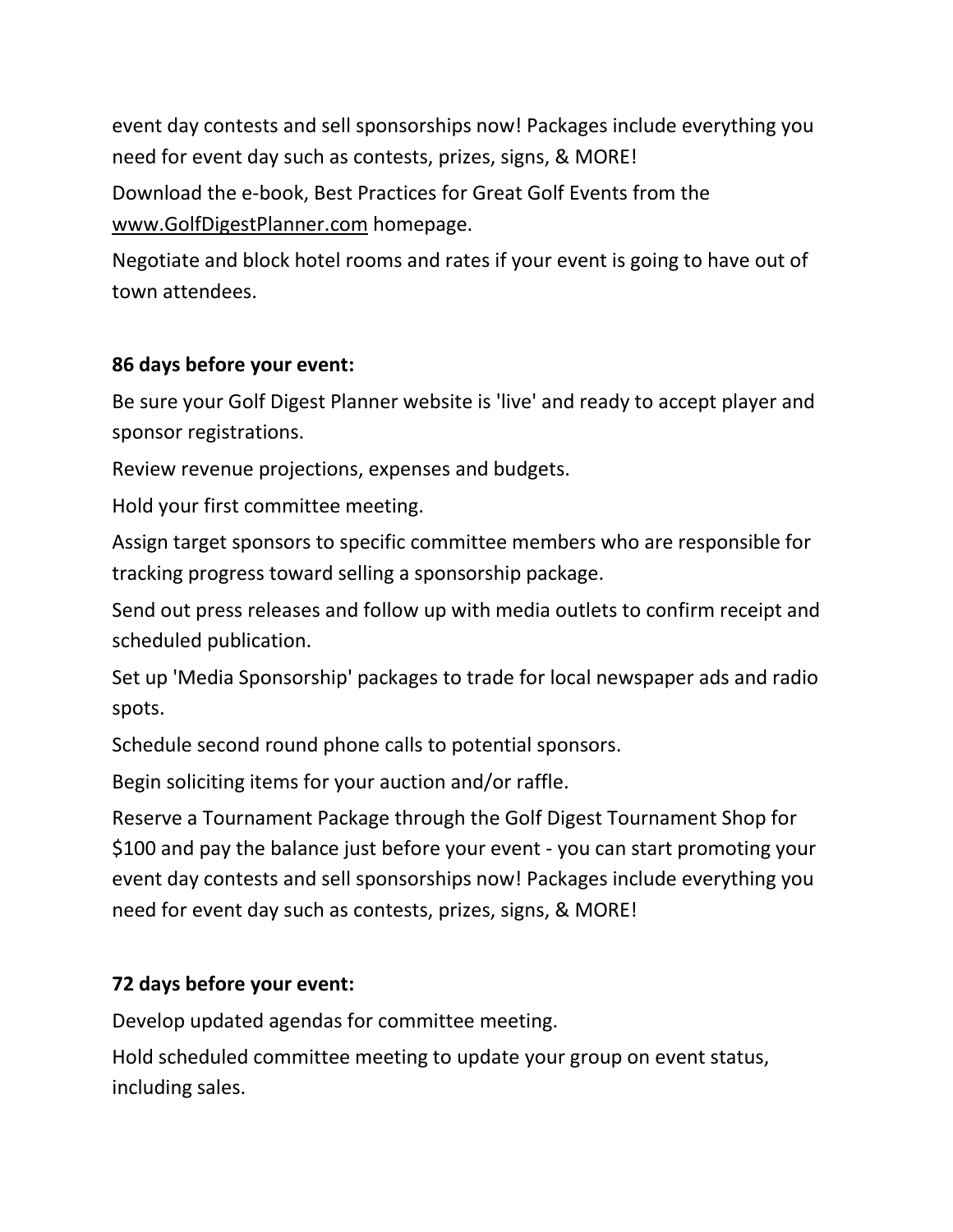Review revenue projections, expenses and budgets.

Contract a photographer or identify a volunteer to take photos at your event and awards reception.

Continue to solicit auction and raffle items

Set up your 'Event Page' on Facebook and add a link to your custom Golf Digest Planner website using the setup tool under the 'Marketing' tab.

Set up a Twitter account for your event and add a link to your custom website using the setup tool

Order photography plaques for the event photo sponsor.

Gather participating sponsor logos for your custom website, signs and banners under the 'Marketing' tab. Continue to solicit sponsors.

Design your event day program and begin developing content to solicit sponsor ads.

Determine your event cancellation policy with your host course, players and sponsors. We recommend you have an alternate event date in case of a weatherrelated cancellation.

## **58 days before your event:**

Update press release with new sponsors and re-send to media contacts. Send copies to target sponsors to show how they will be recognized when participating in your event.

Develop updated agendas for committee meetings.

Hold scheduled committee meetings to update your group on the event status, including sales.

Review revenue projections, expenses and budgets.

Send confirmation letters to invited celebrities and dignitaries.

Solicit donation of items to include in the player arrival gift bag.

Update current sponsorship sales and player registrations to analyze your status versus your projections.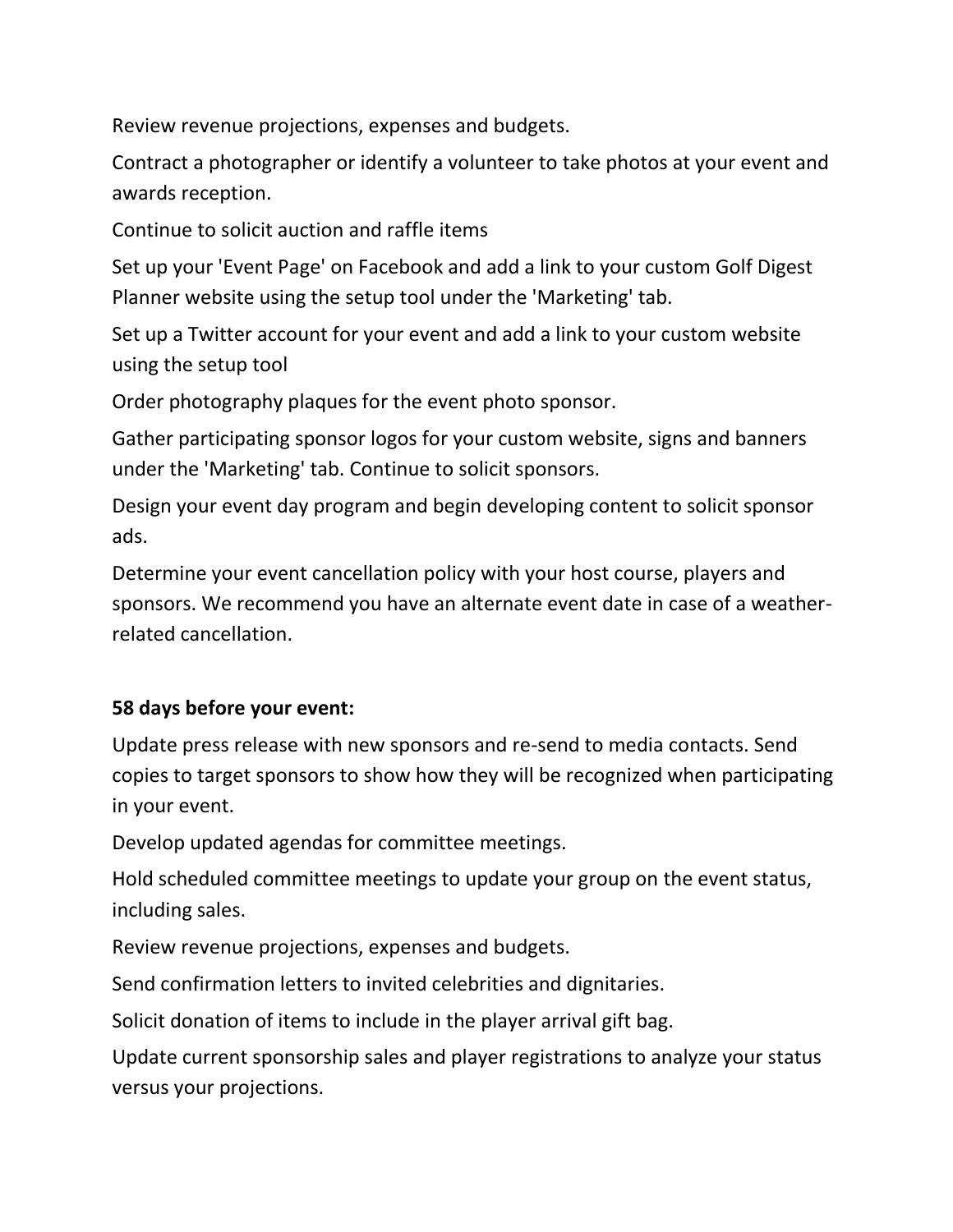Invoice confirmed sponsors to maintain cash flow.

Finalize Auction and raffle items.

Draft your initial menu for the event including on-course food and beverage requirements.

Order player arrival gifts.

Order sponsor appreciation gifts.

Gather participating sponsor logos for your custom website, signs and banners. Order signs and banners.

## **30 days before your event:**

Finalize signs and banners

Develop updated agendas for committee meetings.

Hold scheduled committee meetings to update your group on event status, including sales.

Review revenue projections, expenses and budgets.

Finalize event day program layout. Schedule phone blitz to sell more sponsor ads in the program.

Create thank you cards for post-event mailing.

Invoice confirmed sponsors to maintain cash flow.

Gather participating sponsor logos for your custom website, signs and banners.

Consider hosting a pre-event breakfast or luncheon to promote your event. Have committee members and staff invite potential sponsors and players.

Confirm photography and plaques

Order awards

Finalize even program and event day material

Confirm sponsor gift delivery

Confirm arrival gift delivery

Event logistics- radios, volunteer nametags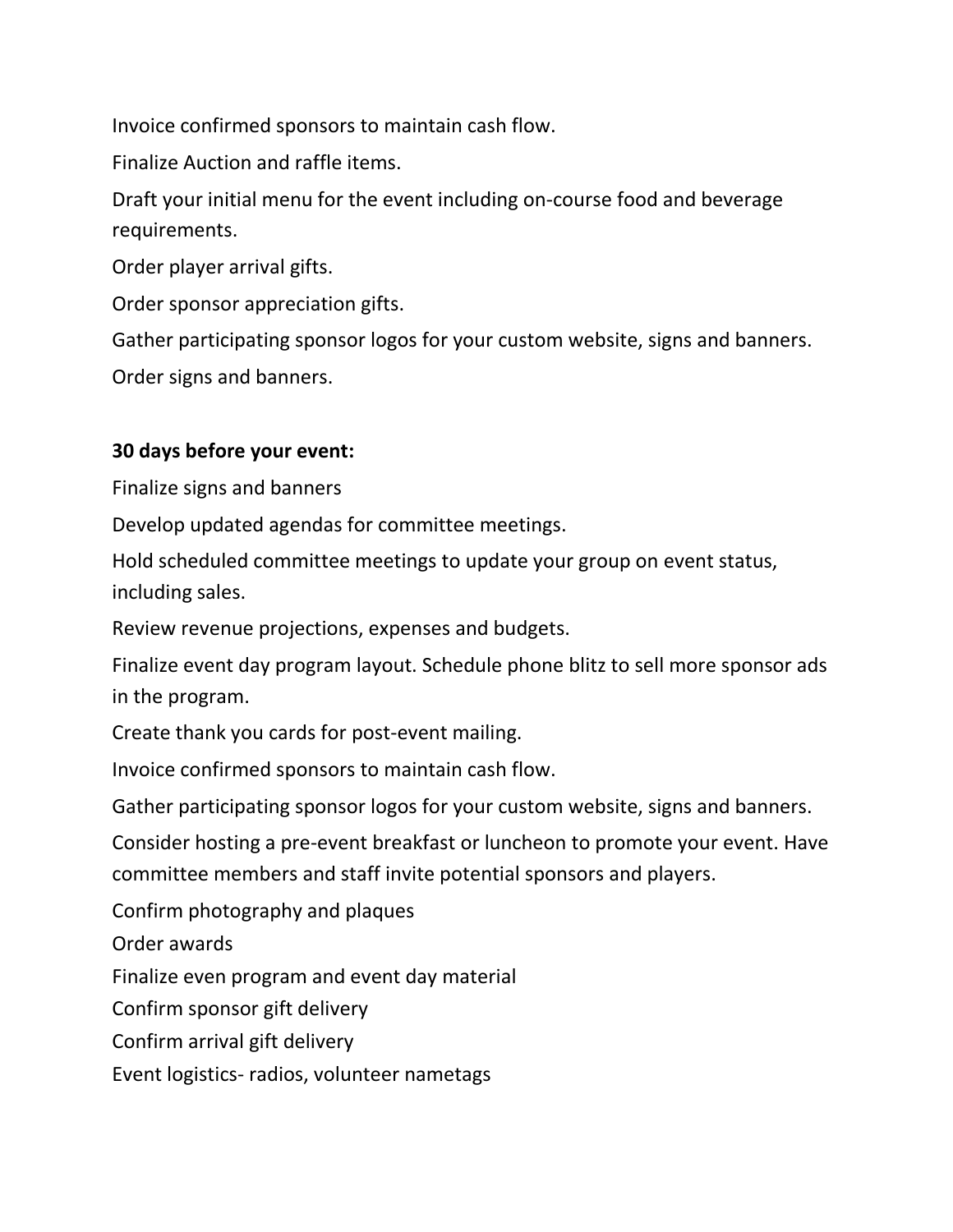Finalize Award Program – (script) and send to emcee Develop Agendas for committee meetings Send out event reminder with dates, directions to everyone YTD Budget Review Review all print materials Review all gifts/prizes Design/print bid sheets Finalize pairings/player roster

### **7 Days Before Your Event**

Send pairings/player roster to golf course Send out email reminder to players, sponsors, volunteers

### **1 Day Before Your Event**

Deliver all signs, prizes, gifts, and awards to the course. Event Day Set up welcome banner and directional signs Hold Volunteer Meeting Set up registration/mulligan/raffle ticket sale areas Meet with employees to go over event agenda Set up all signage Set-up arrival gift area Set-up silent auction area with items and bid sheets Confirm carts have sponsor signs, itinerary cards, etc. Check all sponsor signs on course Check contest holes Assign Photographer location Raffle volunteers